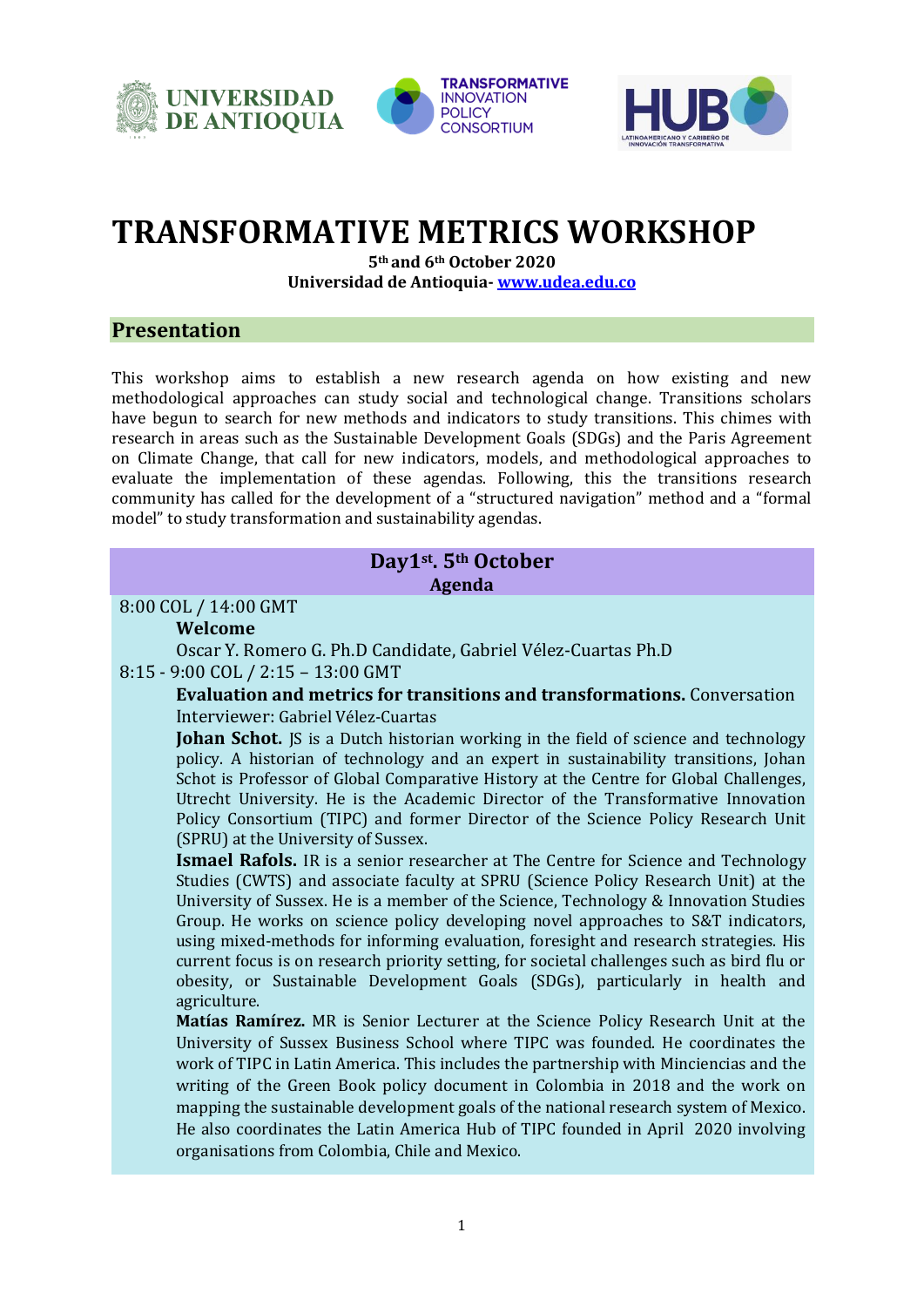





# 9:00 - 9:15 COL / 15:00 – 15:15 GMT

Commentators present their sessions (5 minutes each)

## **9:15 - 9:30 COL / 15:15 – 15:30 GMT. Coffee Break**

9:30 COL /15:30 GMT

Four parallel sessions. (10 minutes each presentation). 15 minutes of comments. Fifteen minutes of discussion on methodologies.

## **1. Measuring Transitions**. Session 01

- The role of social movements in enabling regional unrelated diversification in Colombia. Claudia Obando (*University of Sussex*)
- A first proposal of a sustainability evaluation index for Latin American public transport systems. Alexandra Velasco (*Technische Universität Dresden*).
- Understanding and Scoring the Level of Environmental and Social Sustainability of Urban Mobility and Energy Transition Pathways. Peerawat Payakkamas, Marc Dijk (*Maastricht University*)

Commentator: Luciano Gallón (*Universidad Pontificia Bolivariana*)

Moderator: Mauricio Domínguez *(Universidad de Antioquia)*

## **2. Framing methodological approaches to measure transformation.** Session 02

- Reflections on evaluation for transition and transformation. Stephen Williams (*Institute for Advanced Sustainability Studies; Simon Fraser University; Chalmers University of Technology*)
- A Review of Innovation Models and Indicator Frameworks Towards a New Framework for Assessing Transformative Potential of Innovative Activities. Caetano C.R. Penna (*Utrecht University Centre for Global Challenges, Universidade Federal do Rio de Janeiro*)
- Tipping points in transitions of socio-economic systems. Franziska Mey (*Institute for Advanced Sustainability Studies*), Johan Lilliestam (*Institute for Advanced Sustainability Studies; University of Postdam*)

Commentator: Cristian Matti (*Climate KIC*)

Moderator: Gabriel Vélez-Cuartas *(Universidad de Antioquia)*

#### **3. Niches-case studies.** Session 03

- Analysing Energy Systems Integration: A Socio-technical Approach and a System Architecture Methodology. Ali El Hadi Berjawi, Sara Louise Walker, Charalampos Patsios, Seyed Hamid Reza Hosseini (*Newcastle University*)
- Measuring Governance Challenges of Sustainable Regional Development. Oscar Iván Perez, Alejandro Balanzó, Leonardo Garavito (*Universidad Externado de Colombia*)
- Socio-technical reconfigurations where infrastructure networks have failed: The case of rainwater harvesting in Mexico City. Jorge Adrián Ortiz Moreno (*University of Sussex*)

Commentator: Carmen Bueno (*Universidad Iberoamericana, Sede Santa Fé*) Moderator: Eliana Martínez-Herrera *(Universidad de Antioquia)*

#### **4. Environmental policy, and sustainability transitions.** Session 04

- Synergies and Trade-offs between the SDGs: An approach based on country performances. Amir Emami, Viktoria Spaiser, Richard P. Mann (*University of Leeds*), Israel Osorio Rodarte (*World Bank*)
- Pattern Discovery for Climate and Environmental Policy Indicators. Kyle Herman (*Global Governance Institute/UCL*)
- Futuring Food and Realising Transformative Scenarios: Insights from SHARECITY. Louise Michelle Fitzgerald (*SHARECITY*)

Commentator: María Luisa Eschenhagen (*Universidad Pontificia Bolivariana*) Moderator: Oscar Y. Romero G. (*Utrecht University Centre for Global Challengers)*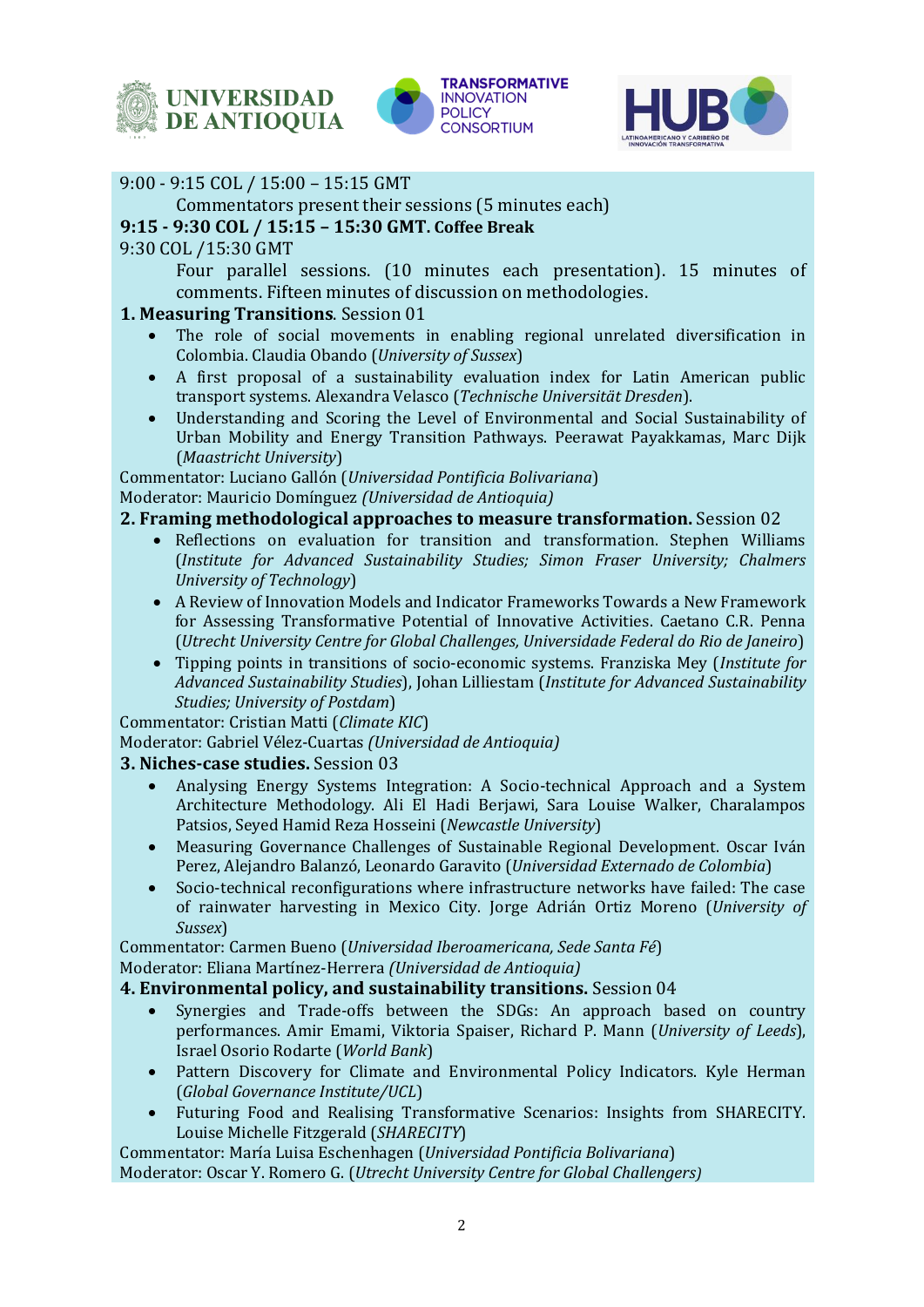





## 10:30-11:30 COL/ 16:30-17:30 GMT

**Plenary.** Each commentator makes some remarks about their respective session (Fifteen minutes each). Discussion

## **Day 2nd. 6th October Agenda**

#### 8:00 COL / 14:00 GMT

Wellcome

Eliana Martinez-Herrera PhD, Oscar Romero PhD Candidate.

8:15 - 9:00 COL / 2:15 – 13:00 GMT

**Metrics addressed to transformation.** Conversation Interviewer: Oscar Y. Romero G.

**Elisa Bellotti** Along with being part of the department of sociology, she is a member of the Mitchell Centre for Social Network Analysis, where she organises the weekly seminar series. She teaches introductory and advance workshops in social network analysis and ego networks, and on mixed methods in SNA. Before arriving in Manchester in 2008, she worked as a research fellow at the University of Turin and the University of Bozen, Italy. She completed her Ph.D. in Sociology and Methodology of Social Research in 2006 at the Catholic University of Milan.

**Diego Chavarro** DC He is a researcher at the Colombian Society of Physical Engineering. He studied his Ph.D. at the Science Policy Research Unit located at the University of Sussex. He belongs to the Network on Science, Technology, and Innovation Management.

**Gaston Heimeriks** GH is is Assistant Professor at the Department of Innovation Studies, Copernicus Institute, Utrecht University. He is also a senior research fellow at the Centre for Science and Technology Studies (CWTS) at Leiden University. Gaston is currently vice president and member of the Executive Committee of the Eu-SPRI Forum (European Forum for Studies of Policies for Research and Innovation).

9:00 - 9:15 COL / 15:00 – 15:15 GMT

Commentators present their sessions (5 minutes each)

# **9:15 - 9:30 COL / 15:15 – 15:30 GMT. Coffee Break**

9:30 COL /15:30 GMT

Four parallel sessions. (10 minutes each presentation). 15 minutes of comments. Fifteen minutes of discussion on methodologies.

#### **5. Mapping transformations.** Session 05

- Mapping Research Systems in Relation to the Sustainable Development Goals. Hugo Confraria (*Research Unit on Complexity and Economics, Universidade de Lisboa, University of Sussex*), Tommaso Ciarli (*University of Sussex*)
- Mapping transformative partnerships: Towards a relational understanding of partnerships and networks driving energy transitions. Lena Jaspersen (*University of Leeds*)
- Towards a tool for mapping quality and constraints of transformative outcomes. Bipashyee Ghosh (*University of Sussex*)

Commentator: José Luis Molina (Universidad Autónoma de Barcelona)

Moderator: Gabriel Vélez-Cuartas *(Universidad de Antioquia)*

#### **6. Food systems transitions.** Session 06

• IT a new tool to estimate, communicate and improve the sustainability impacts of food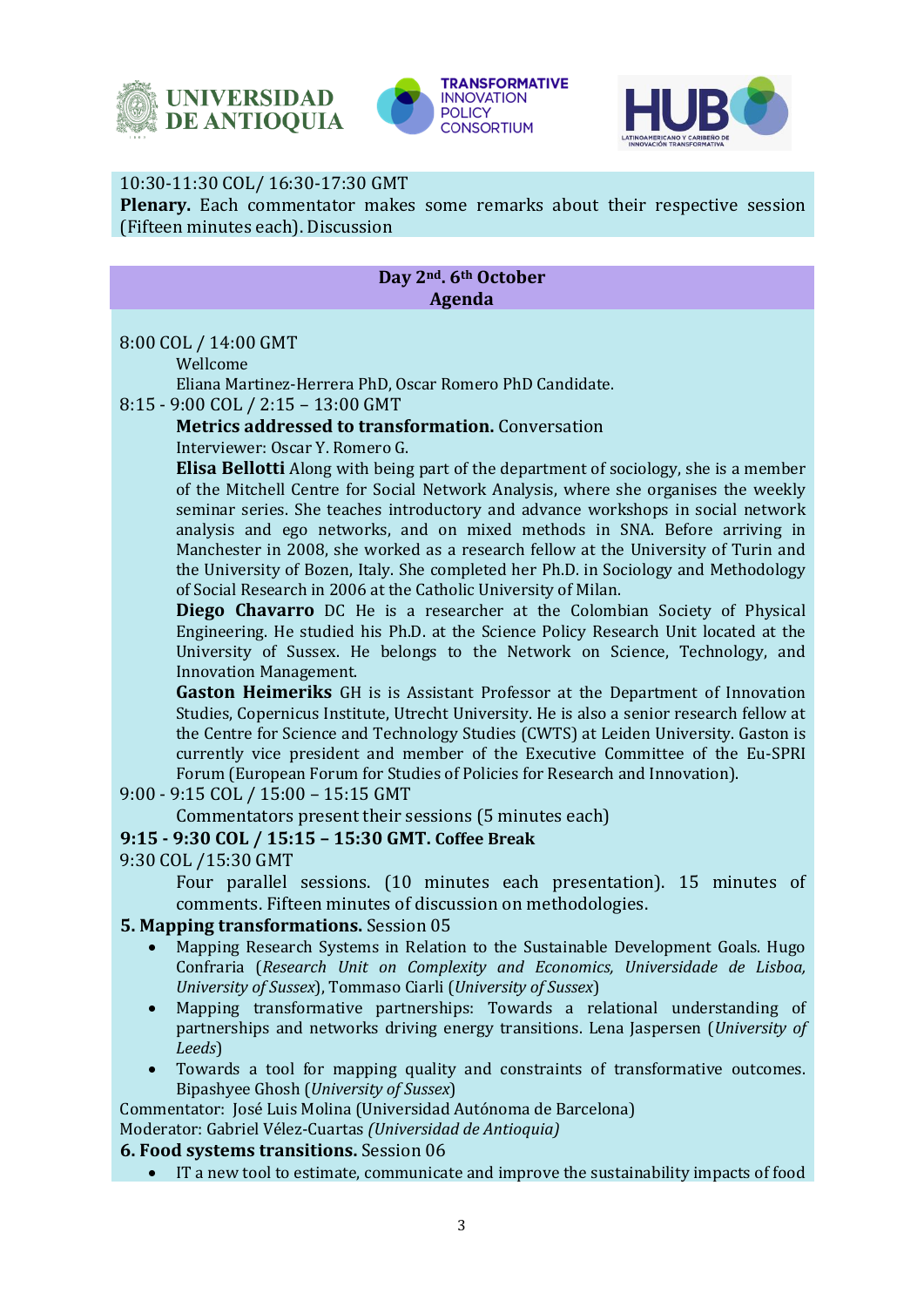





sharing initiatives in cities. Alwynne H. McGeever, Anna R. Davies (*SHARECITY*)

- Niche evolution, external circumstances, and network transformation: from butiá technical niche to butiá socio-technical niche. Marcelo Fernandez Pacheco Dias (*Universidade Federal de Pelotas*)
- Niche Analysis Framework: A case study of the Developmental niche of Creole Bean varieties. Eduardo Souza (*Universidade Federal de Pelotas*)
- Strategies for construction and development of sociotechnological innovation niches in agribusiness: a case study in poultry production niche of cage-free housing. Telmo Lena Garcez (*Universidade Federal de Pelotas*)

Commentator: Eliana Martínez-Herrera (*Universidad de Antioquia*)

#### Moderator: Marta Liliana Marín *(SPRU/U. Sussex)*

**7. Navigating policies and metrics to implement sustainable pathways.** Session 07

- A functions approach for evaluating transformative innovation policy: indicators and metrics. Carolina Resende Haddad, Anna Bergek (*Chalmers University of Technology*)
- Operationalising the measurement and incentives towards (re-)creating 'green capital' in the production of net sustainability outputs. Amy Burnett (*Development in transition DinT*)
- The evolution of R&I paradigms and associated evaluation and indicator frameworks. Christoph Brodnik, Michael Dinges, Martina Neuländtner (*Austrian Institute of Technology*)

#### Commentator: Pablo Patiño (*Universidad de Antioquia*)

Moderator: Oscar Y. Romero G. *(Utrecht University Centre for Global Challenges)*

## **8. Cocreation and participatory methods to understand sustainability transitions.** Session 08

- Responsible metrics for responsible innovation: putting people at the centre Exploring windows for change in a Spanish state initiative on innovation monitoring with gender perspective, within the European merge of governance frames. Paula Otero-Hermida (*Ingenio CSIC, UPV*)
- Towards a set of transformation measurements within a community from an organizational change and transformational learning perspective. Andrea C. Martínez-Lozada, Germán D. Leuro, Elizabeth Torres, Cristian Torres (*Universidad Autónoma de Bucaramanga*).
- Tools for transformative change in socio-technical systems: Reflections from a cocreation and technical-assistance process with service-oriented innovation projects. Carla Palavacino *(Utrecht University Centre for Global Challengers)*

Commentator: Alejandro Balanzó (Universidad Externado de Colombia)

Moderator: Mauricio Domínguez (Universidad de Antioquia)

10:30 - 11:30 COL/ 16:30 -17:30 GMT

**Plenary.** Each commentator makes some remarks about their respective session. Some final comments about the workshop oriented by Pablo Patiño (fifteen minutes).

12:00 COL / 18:00 GMT

End of the workshop